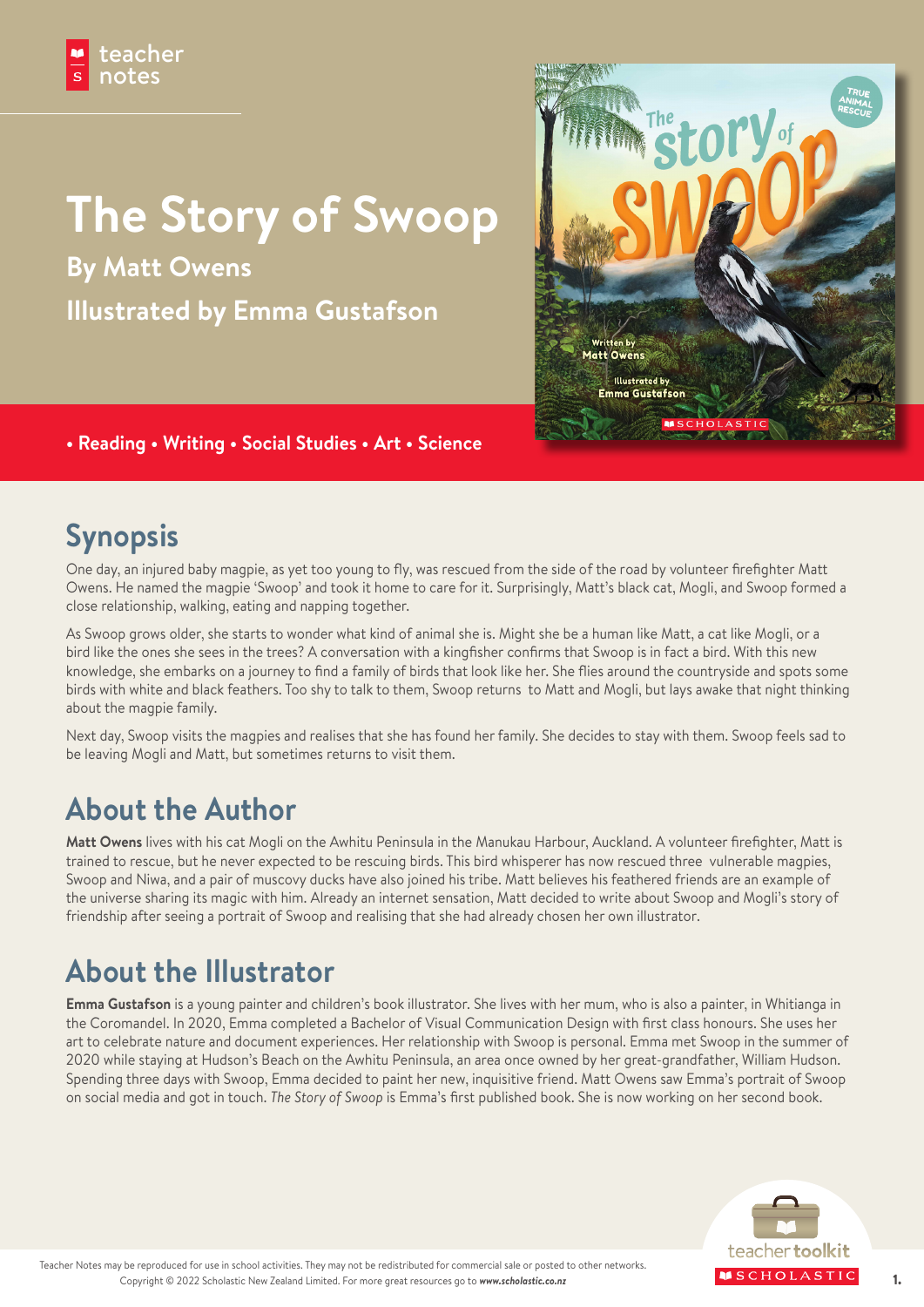# **Writing Style**

*The Story of Swoop* retells the real life rescue of an injured magpie chick by the author, volunteer firefighter Matt Owens. Matt is worried about how his cat, Mogli, will respond to having a baby bird join the family, but the animals quickly form an inseparable bond.

This heart-warming story of friendship expands into an exploration of identity and belonging. The author employs a change of perspective and Swoop questions whether she is human, cat, or bird. The bird's point-of-view is explored through dialogue between Swoop and a kingfisher, who reveals that Swoop is indeed a bird and sends her off in search of a flock of magpies. After contemplating and appreciating all that she has experienced with Matt and Mogli, Swoop chooses to join her magpie family.

Typographic features are used to highlight key vocabulary and the themes of friendship and family. Notes and photographs from the author at the back of the book reinforce the true origins of the story. They also add detail and explain how Swoop brought author Matt Owens and illustrator Emma Gustafson together to tell her unusual story in this delightful picture book.

## **Illustration Style**

Painted in bold acrylics and supported by digital painting, the illustrations capture the personalities of Swoop, Mogli, and Matt, set in beautiful New Zealand bush, beach, and coastal settings. Children will delight in spotting Mogli and Swoop in the clouds. Be sure to point out to the students how the illustrator has shown the progress of time and the changing nature of life through the unfolding butterfly lifecycle throughout the illustrations.

# **Shared Learning and Discussion Points**

During the shared sessions, encourage students to ask questions to clarify their understanding of characters and events. Have them make predictions and inferences and relate these to their own experiences. Read the passages aloud and have students read alongside or by themselves.

### **ASK YOUR STUDENTS:**

Look at the cover and read the blurb.

- Who is the main character in the story? Who are the supporting characters?
- Where is this story set? How can you tell?
- What do you think this story is about?
- Do cats and birds usually get along? Why/why not?

### **Comprehension**

- How did Matt know the baby magpie needed rescuing?
- What does the word 'swoop' mean? What kind of word is it? (verb) Do you think it is a good name for a bird?
- What words does the author use to show how Matt,
- Mogli, and Swoop are feeling when Matt introduces the two animals? (worried, curious, nervous, happy)
- Cats are natural predators of birds, yet Mogli didn't hurt Swoop. Why do you think that is?
- What does 'inseparable' mean?
- What were the three categories Swoop wondered if she belonged to? (human, cat, bird)
- What were the three features that Swoop noticed when she visited the kingfisher? (feathers, beak, ability to fly)
- What season is it? How can you tell?
- Why did Swoop feel too shy to go near her magpie family at first? Why was it brave of her to join the magpies? What could have gone wrong? Why was it the right choice?
- What are some of the themes of this book? (friendship, family, identity, and belonging) What does it mean to belong? Can someone have more than one family?
- How many compound words can you find? (firefighter, something, rear-view, firetruck, breakfast, everywhere, kingfisher, neighbourhood, lighthouse, sometimes)
- Look at the photographs on pages 31 and 32 and read 'A note from Matt Owens'. Is this story fiction or nonfiction? How can you tell?